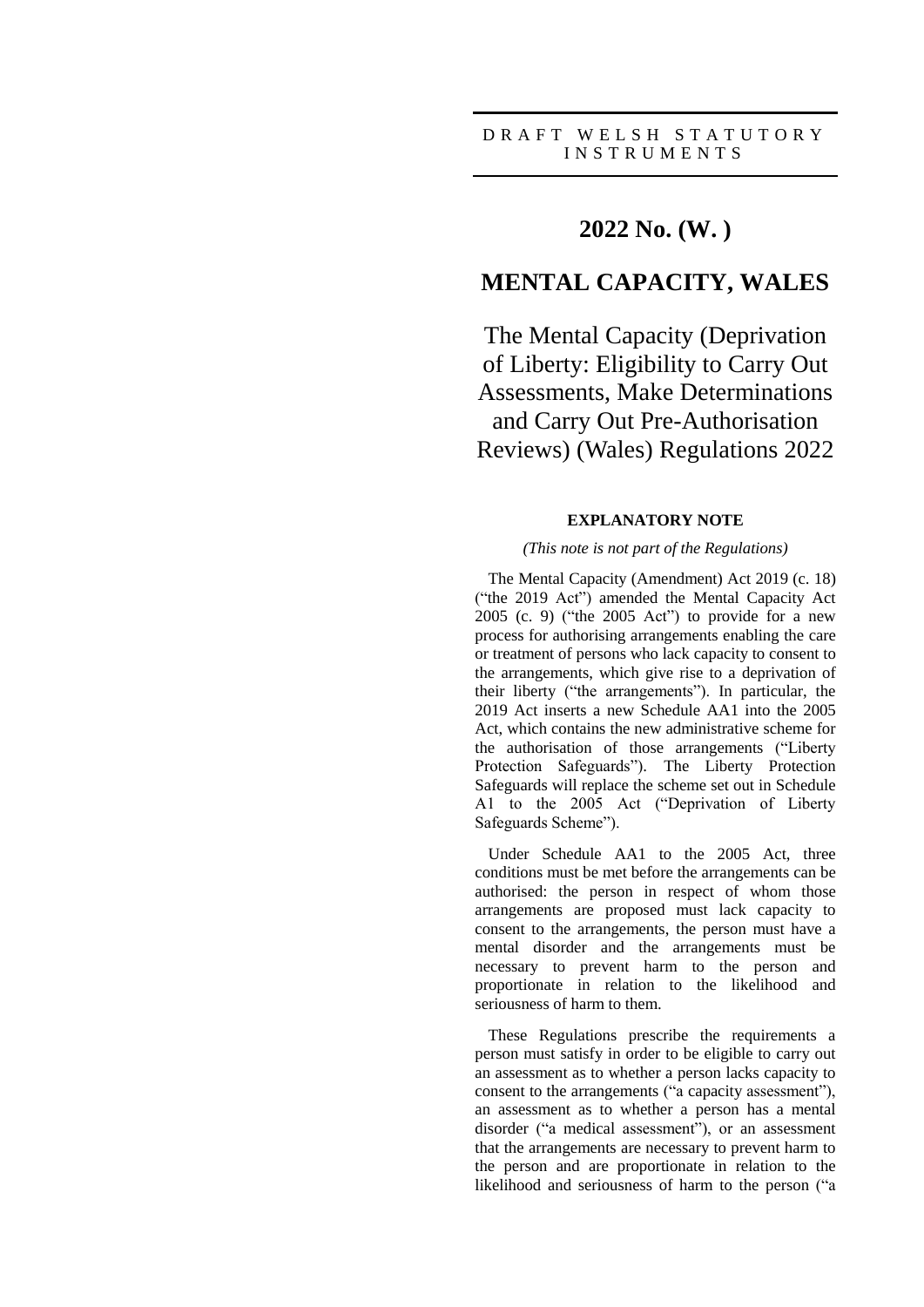necessary and proportionate assessment"). The Regulations also prescribe the requirements that must be satisfied for a person to be eligible to make a determination on such an assessment.

Once all three assessments are complete, a person who is not involved in the day-to-day care of, or in providing any treatment to, the person, and who does not have a prescribed connection with a care home, must carry out a pre-authorisation review. A preauthorisation review is a review that must be carried out to determine whether the authorisation conditions are met in respect of proposed arrangements or whether it is reasonable for a responsible body to conclude that the authorisation conditions are met. These Regulations also prescribe the circumstances in which a person will have a connection to a care home for the purpose of determining whether that person is eligible to undertake a pre-authorisation review.

Regulation 3(5) sets out the general eligibility requirements a person must satisfy in order to be eligible to undertake a capacity assessment, a medical assessment and a necessary and proportionate assessment.

Regulation 4 specifies further eligibility conditions a person must satisfy in order to be eligible to carry out a capacity assessment. Regulation 5 provides that a person is eligible to make a determination on a capacity assessment if they are eligible to carry out a capacity assessment.

Regulation 6 specifies further eligibility conditions a person must satisfy in order to be eligible to carry out a medical assessment. Regulation 7 provides that a person is eligible to make a determination on a medical assessment if they are eligible to carry out a medical assessment.

Regulation 8 specifies further conditions that a person must satisfy to be eligible to carry out a necessary and proportionate assessment.

Regulation 9 provides that it is only the person who carried out the necessary and proportionate assessment who may make a determination on that assessment.

Regulation 10 prescribes the circumstances in which a person will have a connection with a care home for the purposes of paragraph 24(1)(b) of Schedule AA1 to the 2005 Act (a pre-authorisation review). A person who has a prescribed connection with a care home is not eligible to carry out the pre-authorisation review.

The Welsh Ministers' Code of Practice on the carrying out of Regulatory Impact Assessments was considered in relation to these Regulations. As a result, a regulatory impact assessment has been prepared as to the likely costs and benefits of complying with these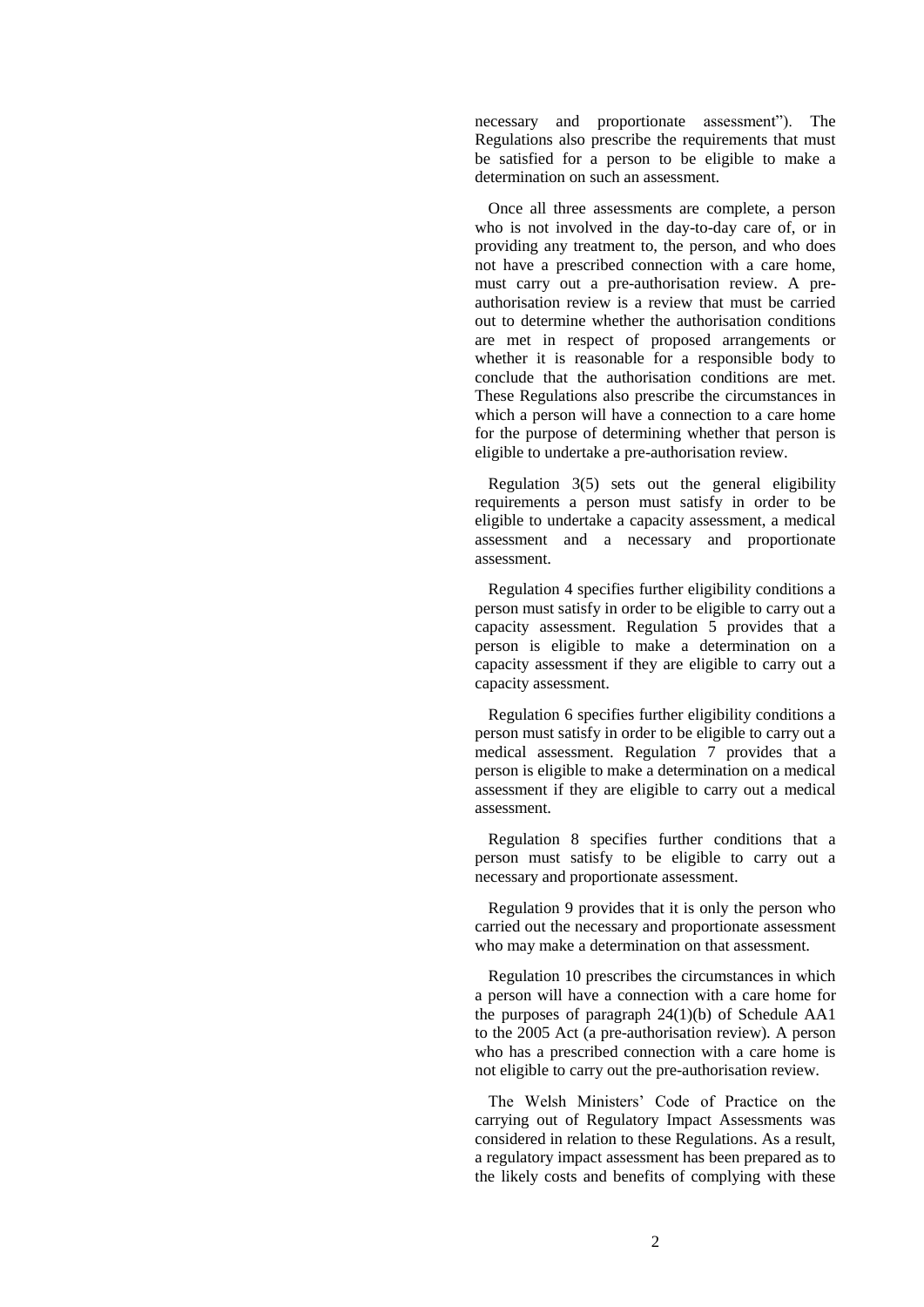Regulations. A copy can be obtained from the Department of Health and Social Services, Welsh Government, Cathays Park, Cardiff, CF10 3NQ.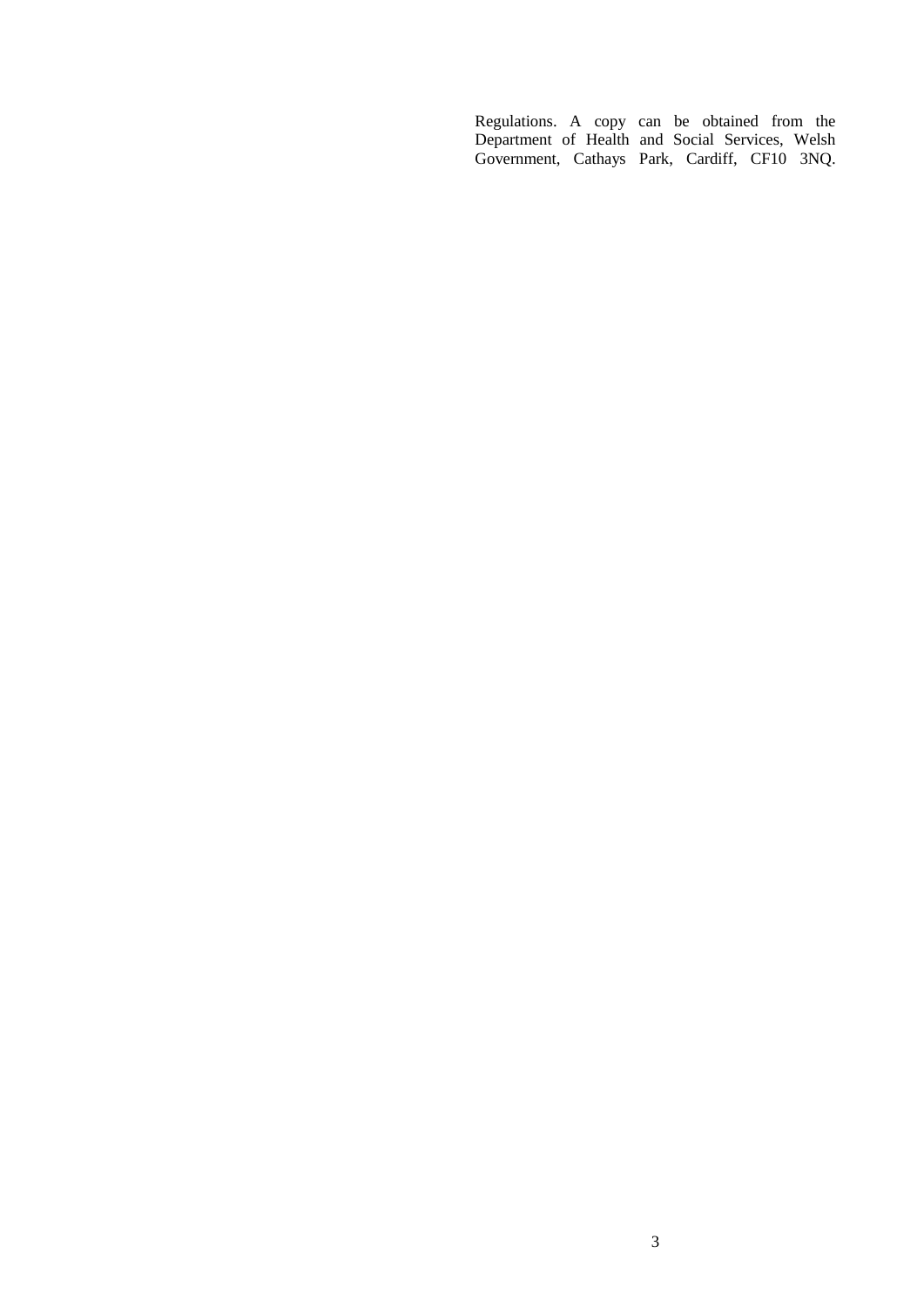## D R A F T W E L S H S T A T U T O R Y I N S T R U M E N T S

# **2022 No. (W. )**

# **MENTAL CAPACITY, WALES**

The Mental Capacity (Deprivation of Liberty: Eligibility to Carry Out Assessments, Make Determinations and Carry Out Pre-Authorisation Reviews) (Wales) Regulations 2022

| Made                     | *** |
|--------------------------|-----|
| Laid before Senedd Cymru | *** |
| Coming into force        | *** |

The Welsh Ministers make the following Regulations in exercise of the powers conferred by paragraphs 21(3), (4) and (5), 22(1) and (3) and 24(1)(b) of Schedule AA1 to the Mental Capacity Act 2005(**1**).

# PART 1

## General

#### **Title, commencement and application**

**1.**—(1) The title of these Regulations is the Mental Capacity (Deprivation of Liberty: Eligibility to Carry Out Assessments, Make Determinations and Carry Out Pre-Authorisation Reviews) (Wales) Regulations 2022.

(2) These Regulations come into force on [ ] 2022.

(3) These Regulations apply in relation to Wales.

#### **Interpretation**

**2.** In these Regulations—

<sup>&</sup>lt;u>.</u> (**1**) 2005 c. 9. Schedule AA1 was inserted by section 1(4) of the Mental Capacity (Amendment) Act 2019 (c. 18). *See* the definition of "appropriate authority" in paragraphs 21(7)(b),  $22(5)(b)$  and  $24(6)(b)$  of that Schedule.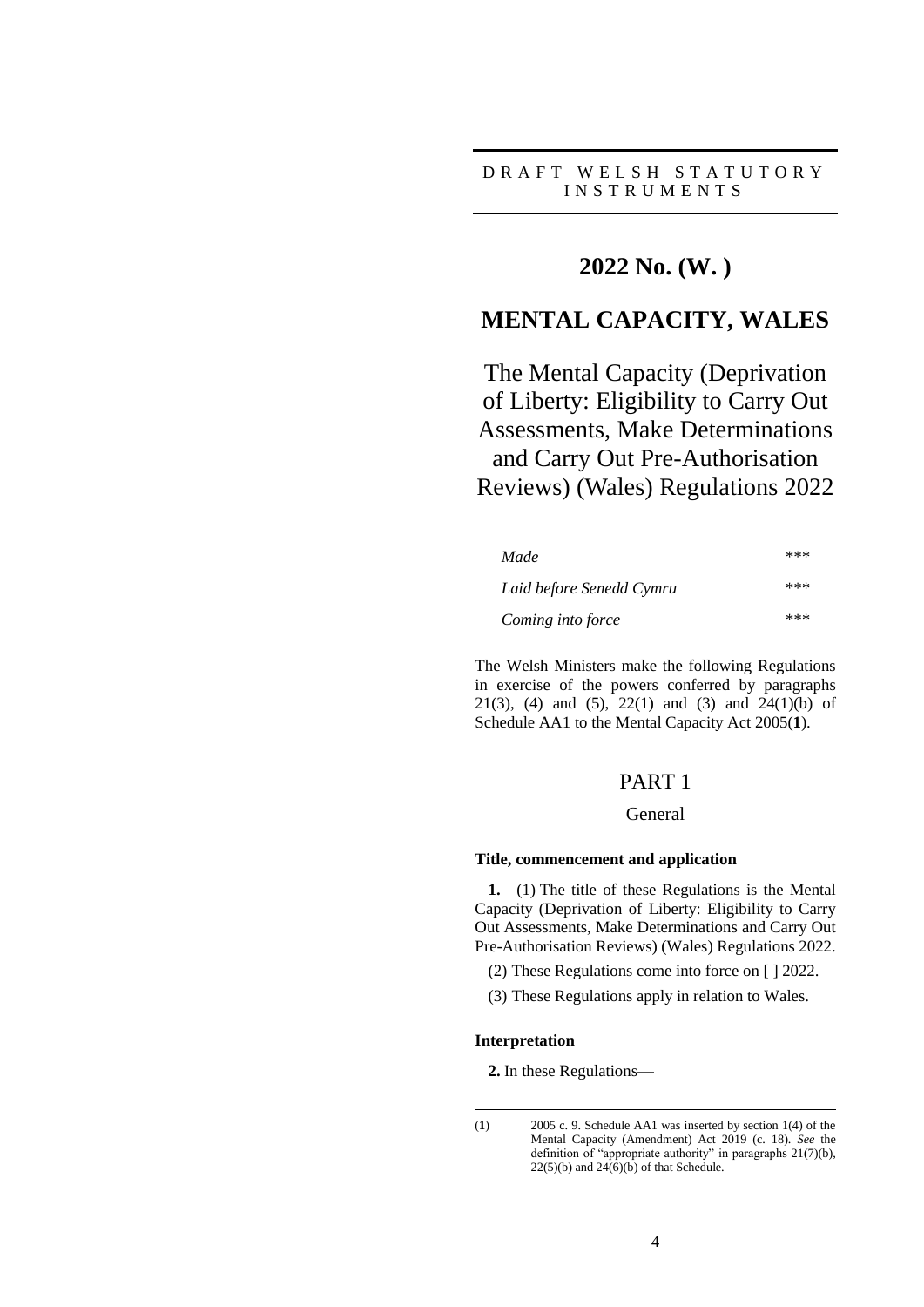"the 2001 Order" ("*Gorchymyn 2001*") means the Health Professions Order 2001(**1**);

"the 2005 Act" ("*Deddf 2005*") means the Mental Capacity Act 2005;

"arrangements" ("*trefniadau*"), "authorisation" ("*awdurdodiad*"), "care home" ("*cartref gofal*"), "independent hospital" ("*ysbyty annibynnol*") and "Welsh responsible body" ("*corff cyfrifol Cymreig*") have the meanings given in paragraph 3 of Schedule AA1;

"capacity assessment" ("*asesiad galluedd*") means an assessment carried out pursuant to paragraph 21(1)(a) of Schedule AA1;

"medical assessment" ("*asesiad meddygol*") means an assessment carried out pursuant to paragraph 21(1)(b) of Schedule AA1;

"necessary and proportionate assessment" ("*asesiad angenrheidrwydd a chymesuredd*") means an assessment carried out pursuant to paragraph 22(1) of Schedule AA1;

"Schedule AA1" ("*Atodlen AA1*") means Schedule AA1 to the 2005 Act.

## PART 2

### Eligibility to carry out assessments

## **Eligibility – general**

**3.**—(1) A person is eligible to carry out a capacity assessment if the conditions specified in paragraph (5) and in regulation 4 are satisfied.

(2) A person is eligible to carry out a medical assessment if the conditions specified in paragraph (5) and in regulation 6 are satisfied.

(3) A person is eligible to carry out a necessary and proportionate assessment if the conditions specified in paragraph (5) and those specified in regulation 8 are satisfied.

(4) The assessments mentioned in paragraphs (1) to (3) are assessments in relation to an authorisation by a Welsh responsible body only.

(5) The conditions to be satisfied for the purposes of paragraphs (1) to (3) are that a Welsh responsible body is satisfied that the person who will carry out the assessment—

(a) is insured in respect of any liabilities that might arise in connection with carrying out the assessment;

<u>.</u>

<sup>(</sup>**1**) S.I. 2002/254.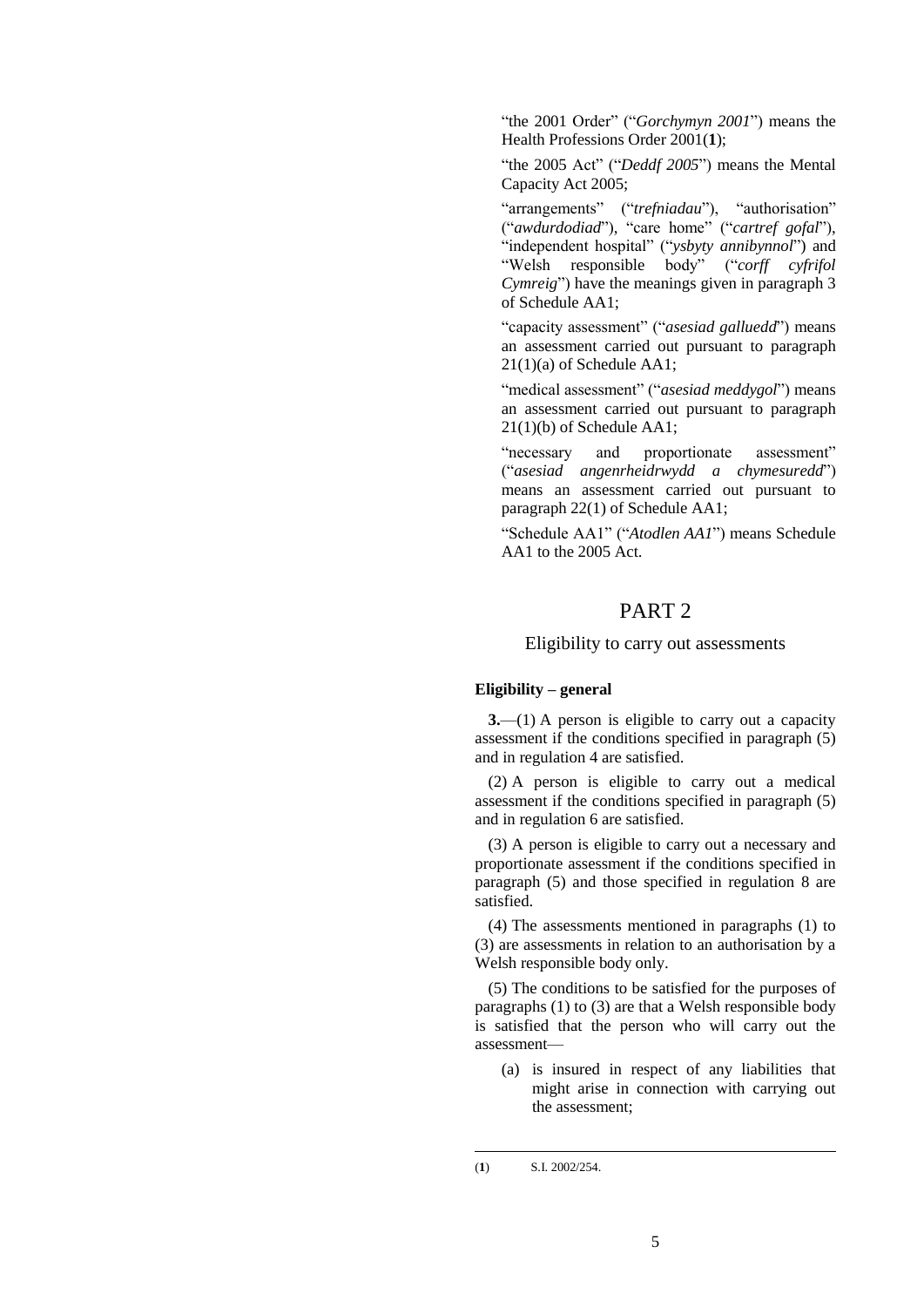- (b) has the skills and experience appropriate to the assessment to be carried out which must include, but is not limited to—
	- (i) an applied knowledge of the 2005 Act and the related Code of Practice issued pursuant to section 42 of the 2005 Act,
	- (ii) the ability to keep appropriate records and to provide clear and reasoned reports in accordance with legal requirements and good practice,
	- (iii) the ability to communicate effectively with a view to identifying characteristics and attributes of a person ("P") that are relevant to P's needs, and
	- (iv) the ability to act independently of any person who appoints them to carry out an assessment and of any person who is providing care or treatment to P;
- (c) has issued in respect of them—
	- (i) an enhanced criminal record certificate issued under section 113B of the Police Act 1997(**1**), or
	- (ii) if the purpose for which the certificate is required is not one prescribed under subsection (2) of that section, a criminal record certificate issued pursuant to section 113A of that Act(**2**);
- (d) is not—

<u>.</u>

- (i) a relative of P in respect of whom the assessment is being carried out,
- (ii) financially interested in the care of P, or
- (iii) a relative of a person who is financially interested in the care of P.
- (6) For the purposes of this regulation—
	- (a) "relative" means—
		- (i) a spouse, ex-spouse, civil partner or excivil partner;
		- (ii) a person living with a person as if they were a spouse or civil partner;
		- (iii) a parent or child;
		- (iv) a brother or sister;
		- (v) a child of a person falling within paragraph (i), (ii) or (iv);
		- (vi) a grandparent or grandchild;

<sup>(</sup>**1**) 1997 c. 50. Section 113B was inserted by section 163(2) of the Serious Organised Crime and Police Act 2005 (c. 15).

<sup>(</sup>**2**) Section 113A was inserted by section 163(2) of the Serious Organised Crime and Police Act 2005.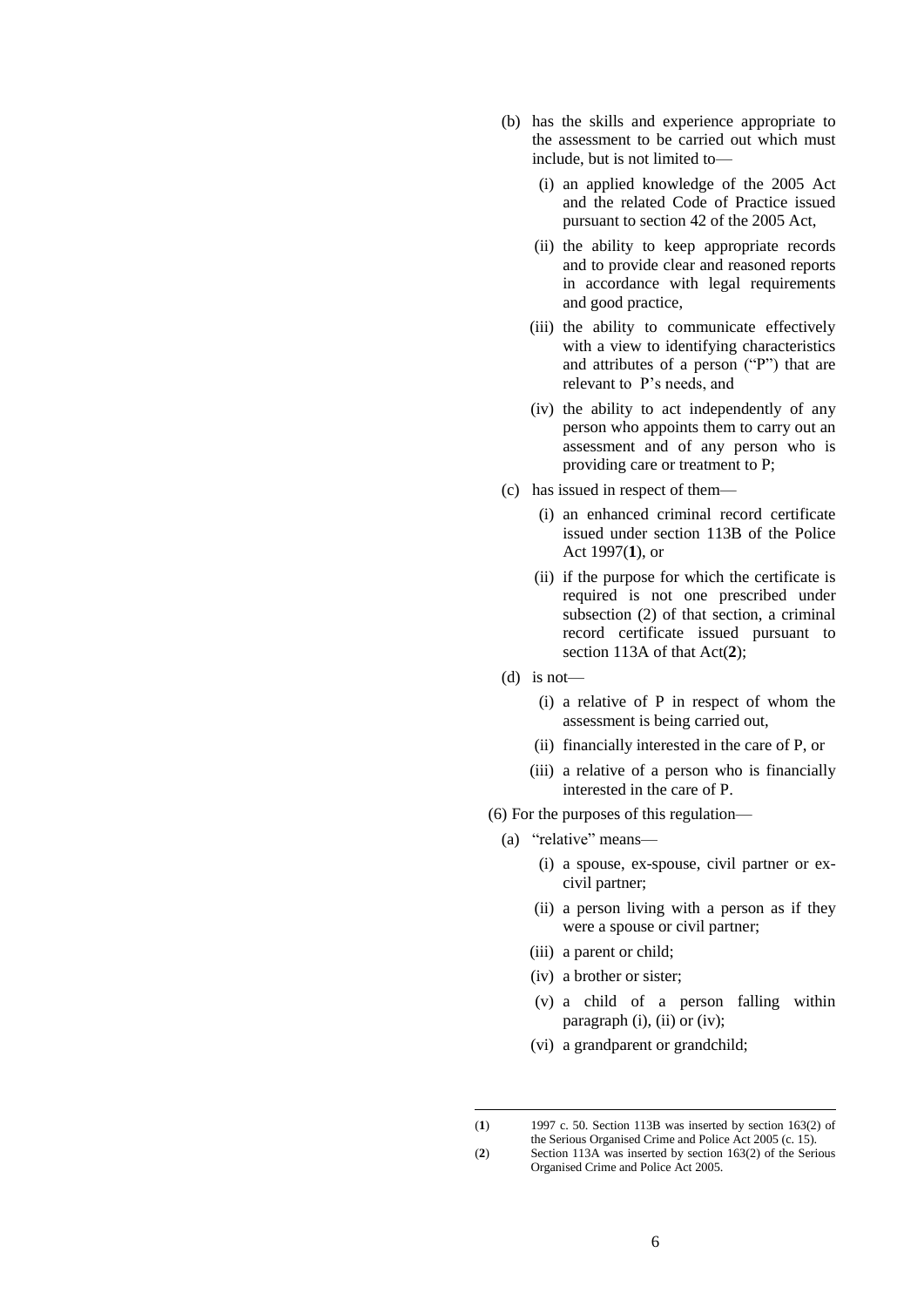- (vii) a grandparent-in-law or grandchild-inlaw;
- (viii) an uncle or aunt;
- (ix) a nephew or niece;
- (x) a brother-in-law or a sister-in-law;
- (xi) a son-in-law or a daughter-in-law;
- (xii) a first cousin;
- (xiii) a half-brother or half-sister;
- (b) the relationships in sub-paragraph (a)(iii) to (xi) include step relationships;
- (c) references to step relationships and in-laws in this paragraph are to be read in accordance with section 246 of the Civil Partnerships Act 2004(**1**);
- (d) "financially interested" includes where a person has a financial interest as a partner, director, other office-holder or shareholder of the care home, independent hospital or any company connected with the care or treatment of P as part of the authorised arrangements being carried out or for which authorisation by the Welsh responsible body is requested.

### **Eligibility to carry out a capacity assessment**

**4.**—(1) The conditions to be satisfied for the purposes of regulation 3(1) are those specified in paragraphs (2) and (3).

(2) The person must be one of the following—

- (a) a registered medical practitioner,
- (b) a first level nurse registered in Sub-Part 1 of the Nurses' Part of the register maintained under article 5 of the Nursing and Midwifery Order 2001(**2**),
- (c) an occupational therapist registered in Part 6 of the register maintained under article 5 of the 2001 Order,
- (d) a social worker registered in the register—
	- (i) kept by Social Care Wales under section 80(1) of the Regulation and Inspection of Social Care (Wales) Act 2016(**3**);
	- (ii) kept by Social Work England under section 39(1) of the Children and Social Work Act 2017(**4**);
	- (iii) maintained by the Scottish Social Services Council under section 44(1) of

<u>.</u>

(3)  $2016$  anaw 2.<br>(4)  $2017$  c. 16.

<sup>(</sup>**1**) 2004 c. 33.

 $(2)$  S.I. 2002/253.

<sup>(</sup>**4**) 2017 c. 16.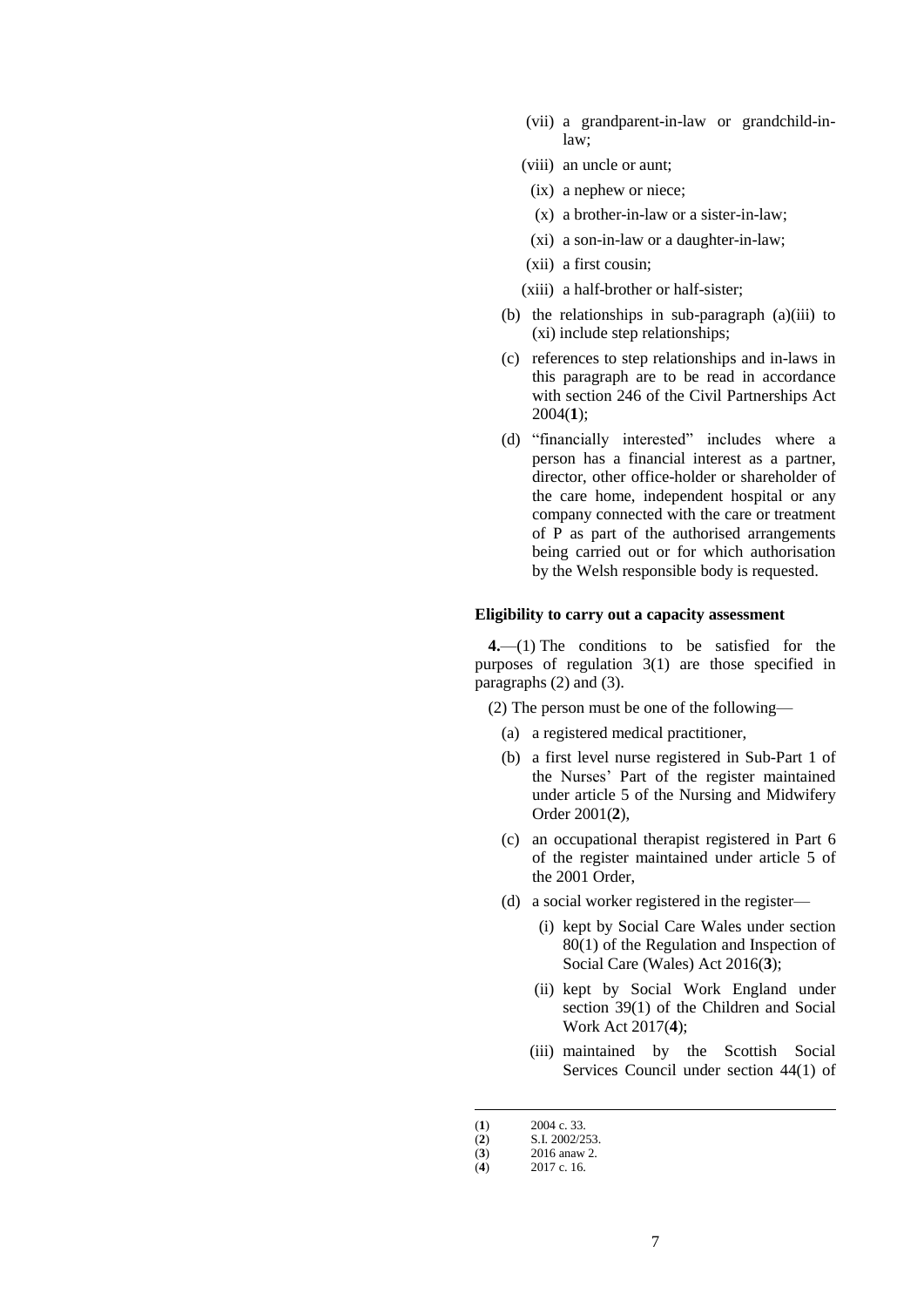the Regulation of Care (Scotland) Act 2001(**1**);

- (iv) maintained by the Northern Ireland Social Care Council under section 3(1) of the Health and Personal Social Services Act (Northern Ireland) 2001(**2**),
- (e) a practitioner psychologist registered in Part 14 of the register maintained under article 5 of the 2001 Order, or
- (f) a speech and language therapist registered in Part 12 of the register maintained under article 5 of the 2001 Order.

(3) The Welsh responsible body must be satisfied the person is not suspended from the register relevant to the person's profession mentioned in paragraph (2).

### **Eligibility to make a determination on a capacity assessment**

**5.** A person is eligible to make a determination on a capacity assessment if they are eligible to carry out a capacity assessment.

### **Eligibility to carry out a medical assessment**

**6.**—(1) The conditions to be satisfied for the purposes of regulation 3(2) are those specified in paragraphs (2) and (3).

(2) The person must be one of the following—

- (a) a registered medical practitioner;
- (b) a practitioner psychologist registered in Part 14 of the register maintained under article 5 of the 2001 Order.

(3) The Welsh responsible body must be satisfied that the person is not suspended from the register relevant to the person's profession mentioned in paragraph (2).

### **Eligibility to make a determination on a medical assessment**

**7.** A person is eligible to make a determination on a medical assessment if they are eligible to carry out a medical assessment.

### **Eligibility to carry out an assessment that arrangements are necessary and proportionate**

**8.**—(1) The conditions to be satisfied for the purposes of regulation 3(3) are those specified in paragraphs (2) and (3).

<u>.</u>

<sup>(</sup>**1**)  $2001 \text{ asp } 8.$ <br>(**2**)  $2001 \text{ c. } 3 \text{ (b)}$ 

<sup>(</sup>**2**) 2001 c. 3 (N.I.).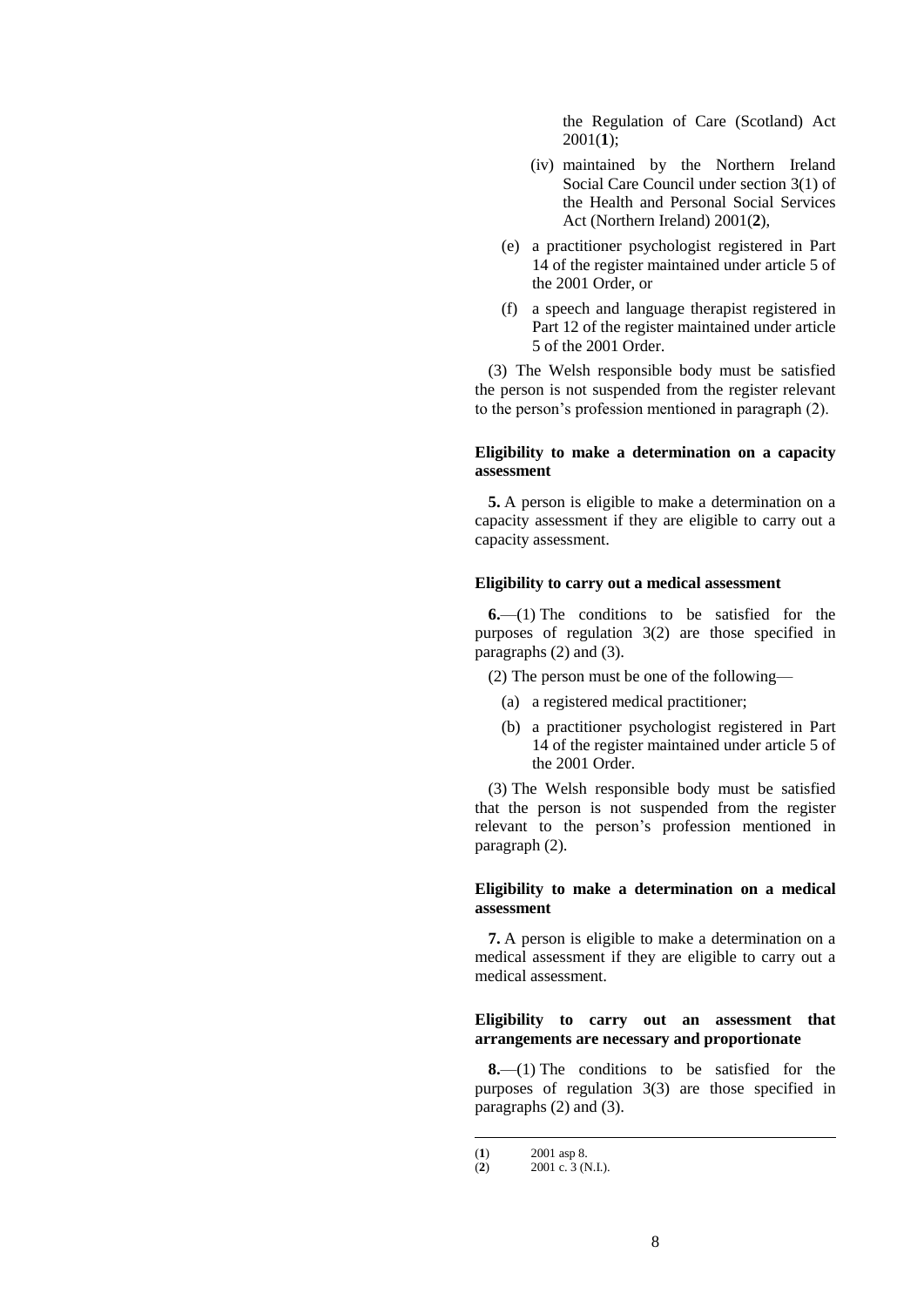- (2) The person must be one of the following—
	- (a) a registered medical practitioner,
	- (b) a first level nurse registered in Sub-Part 1 of the Nurses' Part of the register maintained under article 5 of the Nursing and Midwifery Order 2001,
	- (c) an occupational therapist registered in Part 6 of the register maintained under article 5 of the 2001 Order,
	- (d) a social worker registered in the register of social workers—
		- (i) kept by Social Care Wales under section 80(1) of the Regulation and Inspection of Social Care (Wales) Act 2016;
		- (ii) kept by Social Work England under section 39(1) of the Children and Social Work Act 2017;
		- (iii) maintained by the Scottish Social Services Council under section 44(1) of the Regulation of Care (Scotland) Act 2001;
		- (iv) maintained by the Northern Ireland Social Care Council under section 3(1) of the Health and Personal Social Services Act (Northern Ireland) 2001,
	- (e) a practitioner psychologist registered in Part 14 of the register maintained under article 5 of the 2001 Order 2001, or
	- (f) a speech and language therapist registered in Part 12 of the register maintained under article 5 of the 2001 Order.

(3) The Welsh responsible body must be satisfied that the person—

- (a) is not suspended from the register relevant to the person's profession mentioned in paragraph (2);
- (b) has the skills necessary to obtain, evaluate and analyse complex evidence and differing views and to weigh them appropriately in decision making.

### **Eligibility to make a determination on an assessment that arrangements are necessary and proportionate**

**9.** A person is eligible to make a determination on a necessary and proportionate assessment only if that person carried out that assessment.